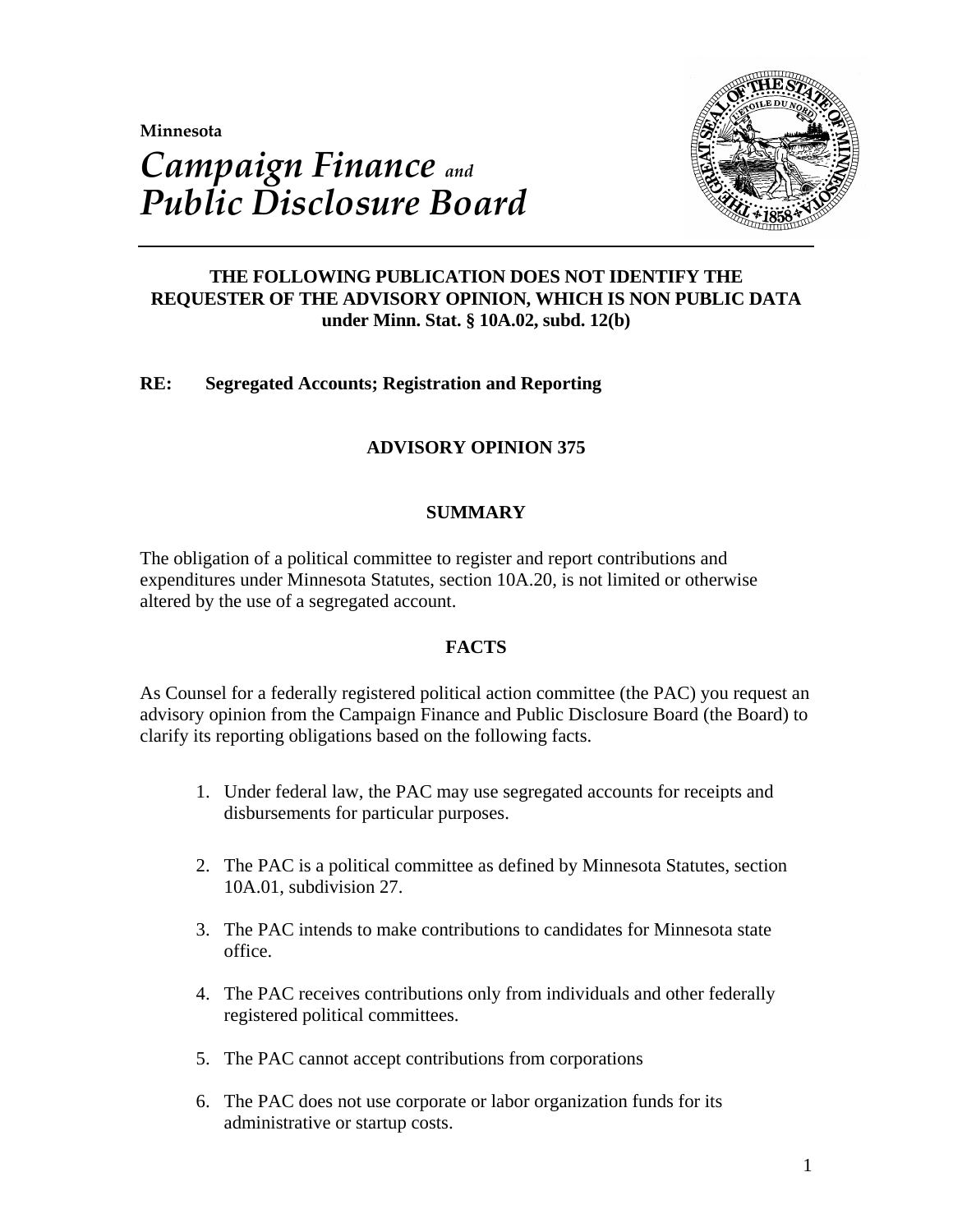- 7. The PAC wishes to establish a segregated account that would include only contributions of no more than \$5000 from individuals.
- 8. The PAC wishes to register the segregated account with the Board as a political committee and report its Minnesota activity from the segregated account.

The requestor notes the contents of Advisory Opinion 371, but believes that their situation is distinct or distinguishable from that addressed by opinions 2 and 3 of Advisory Opinion 371.

## **ISSUE ONE**

May a segregated account established by the PAC be registered and report as a Minnesota political committee?

## **OPINION ONE**

No. Under Minnesota Statutes, section 10A.01, subdivision 27, a "political committee" is defined as an "association" having described purposes. Section 10A.01, subdivision 6 defines an "association" as "two or more persons…acting in concert…." Although useful under federal law, a segregated account is an accounting procedure and not an association or political committee under Minnesota law. Such an account may not itself register and report as a political committee.

## **ISSUE TWO**

Does the use of a segregated account limit or otherwise alter the reporting requirements of a political committee under Minnesota Statutes, section 10A.20 and the other provisions of chapter 10A?

## **OPINION TWO**

No. Unlike federal law, Minnesota law does not recognize a segregated account as an entity or procedure with any special legal status. The use of such an account does not limit or otherwise alter the reporting requirements under Minnesota Statutes, section 10A.20. If the PAC makes disbursements to Minnesota candidates, the PAC must report all its contributions and expenditures as required by Minnesota Statutes, section 10A.20, regardless of the accounting procedures that it adopts.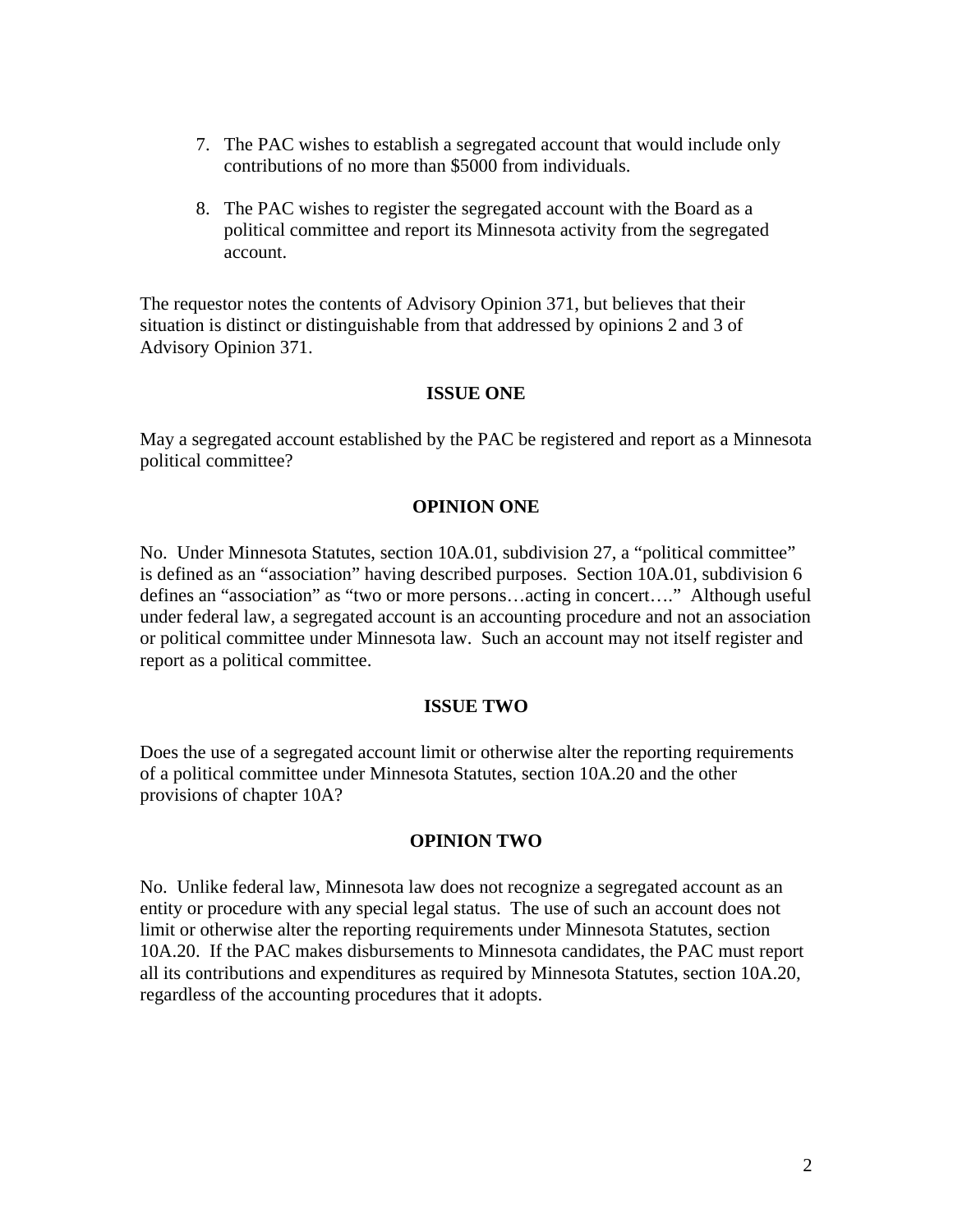#### **ISSUE THREE**

Does the stated fact that none of the PAC's administrative costs are discharged from corporate contributions avoid the prohibition on corporate contributions provided by Minnesota Statutes section 211B.15, subdivision 2 and discussed in Advisory Opinion 371, Opinions two and three?

#### **OPINION THREE**

As pointed out in Advisory Opinion 371, the Board does not have authority to interpret Minnesota Statutes, section 211B.15, except as the section relates to the requirements of Minnesota Statutes, chapter 10A. The use of a segregated account does not affect the reporting obligations of the PAC. Counsel for the PAC should consider that if direct or indirect corporate contributions are received by a political committee, they may not be contributed to Minnesota candidates or used to discharge administrative costs, without raising the question of the application of section 211B.15, regardless of how the contributions are reported under section 10A.20 or accounted for internally by the PAC.

Issued January 11, 2006

Bob Milbert, Chair Campaign Finance and Public Disclosure Board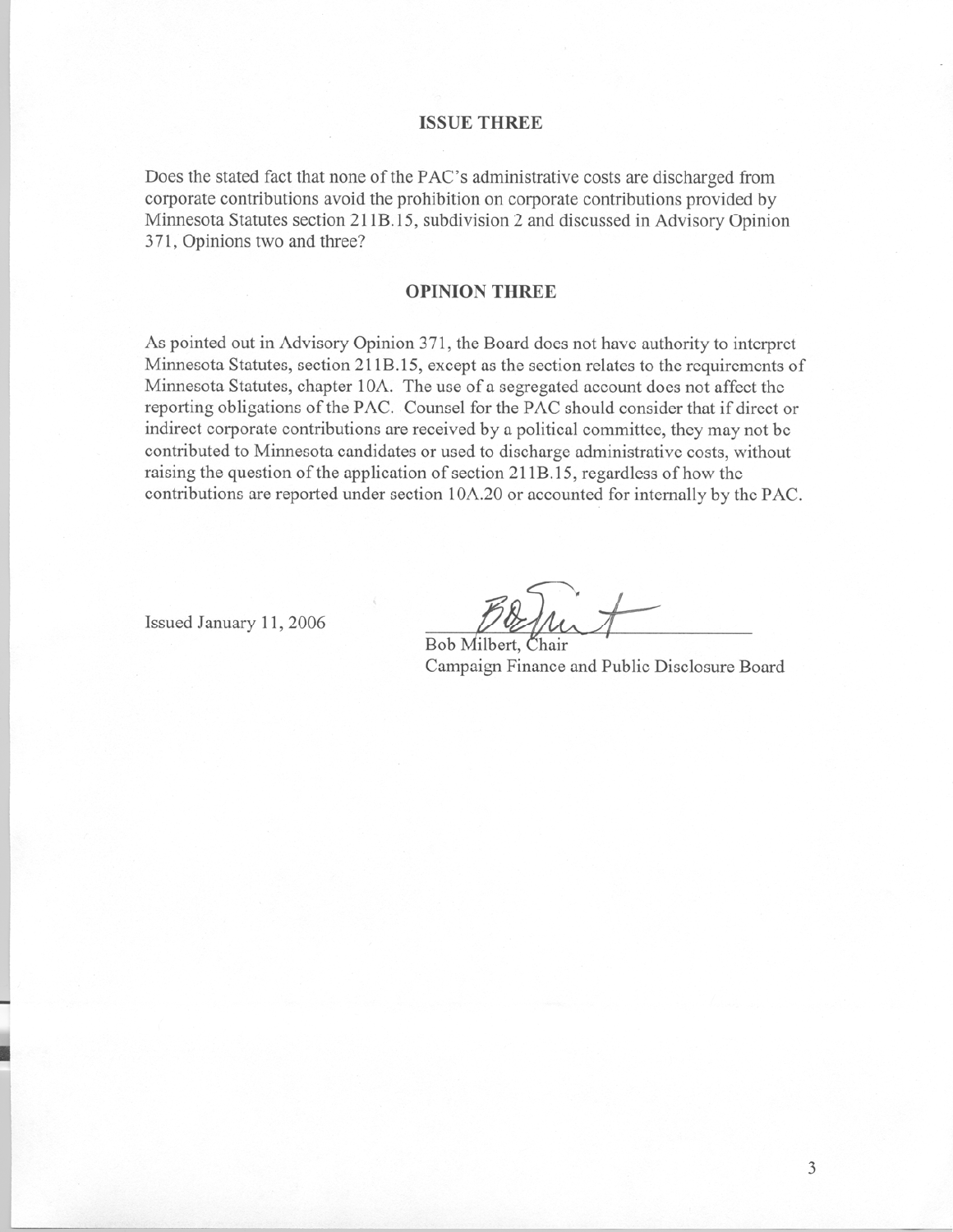# **Cited Statutes and Administrative Rules**

## **10A.01 Definitions**.

Subd. 6. **Association**. "Association" means a group of two or more persons, who are not all members of an immediate family, acting in concert.

Subd. 27**. Political committee**. "Political committee" means an association whose major purpose is to influence the nomination or election of a candidate or to promote or defeat a ballot question, other than a principal campaign committee or a political party unit.

# **10A.20 Campaign reports.**

 Subdivision 1**. First filing; duration**. The treasurer of a political committee, political fund, principal campaign committee, or party unit must begin to file the reports required by this section in the first year it receives contributions or makes expenditures in excess of \$100 and must continue to file until the committee, fund, or party unit is terminated.

 Subd. 1a. **If treasurer position is vacant**. If the position of treasurer of a principal campaign committee, political committee, political fund, or party unit is vacant, the candidate, chair of a political committee or party unit, or association officer of a political fund is responsible for filing reports required by this section.

 Subd. 2. **Time for filing**. (a) The reports must be filed with the board on or before January 31 of each year and additional reports must be filed as required and in accordance with paragraphs (b) and (c).

- (b) In each year in which the name of the candidate is on the ballot, the report of the principal campaign committee must be filed 15 days before a primary and ten days before a general election, seven days before a special primary and a special election, and ten days after a special election cycle.
- (c) In each general election year, a political committee, political fund, or party unit must file reports 15 days before a primary and ten days before a general election.

 Subd. 3. **Contents of report**. (a) The report must disclose the amount of liquid assets on hand at the beginning of the reporting period.

 (b) The report must disclose the name, address, and employer, or occupation if selfemployed, of each individual or association that has made one or more contributions to the reporting entity, including the purchase of tickets for a fundraising effort, that in aggregate within the year exceed \$100 for legislative or statewide candidates or ballot questions, together with the amount and date of each contribution, and the aggregate amount of contributions within the year from each source so disclosed. A donation in kind must be disclosed at its fair market value.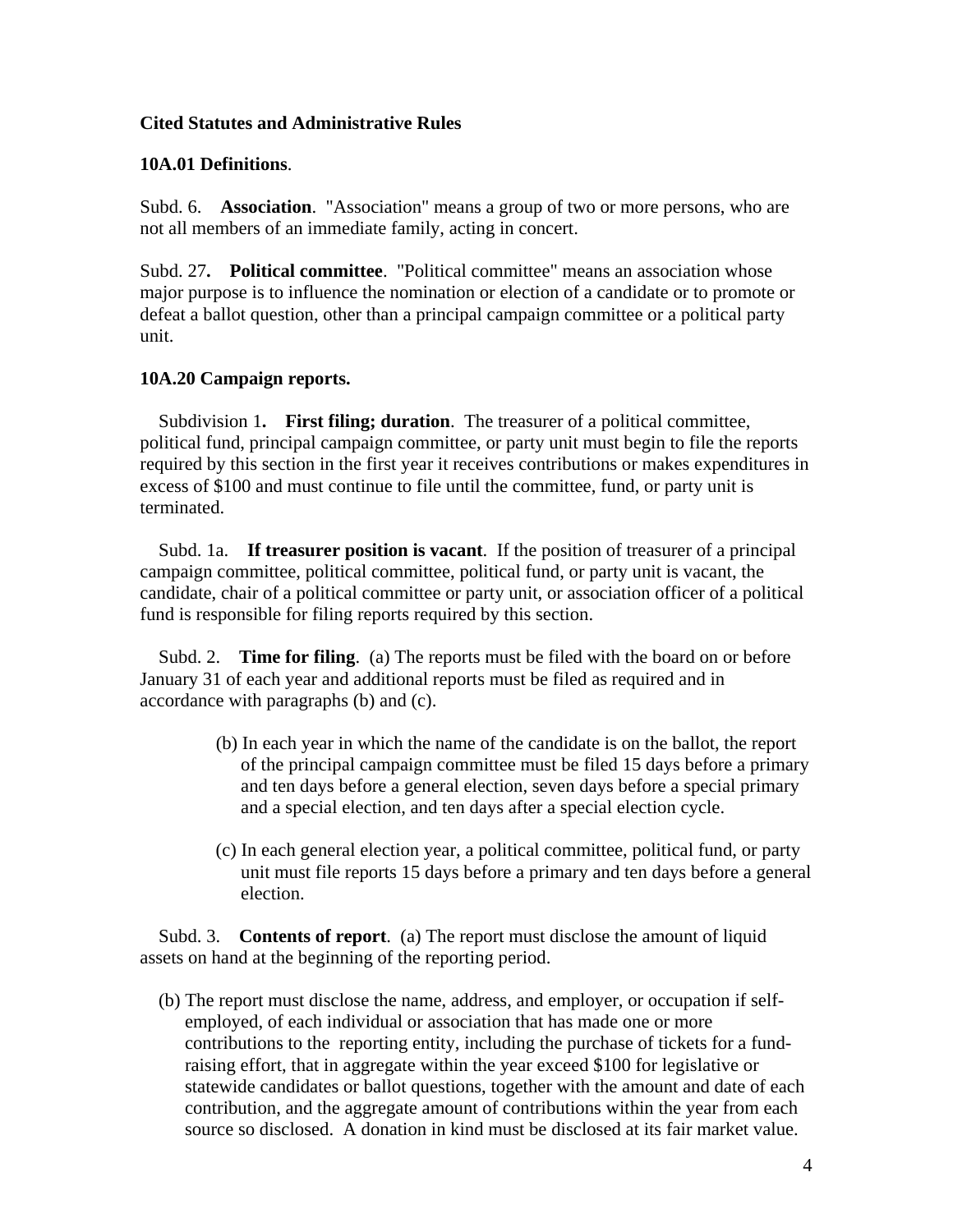An approved expenditure must be listed as a donation in kind. A donation in kind is considered consumed in the reporting period in which it is received. The names of contributors must be listed in alphabetical order. Contributions from the same contributor must be listed under the same name. When a contribution received from a contributor in a reporting period is added to previously reported unitemized contributions from the same contributor and the aggregate exceeds the disclosure threshold of this paragraph, the name, address, and employer, or occupation if selfemployed, of the contributor must then be listed on the report.

- (c) The report must disclose the sum of contributions to the reporting entity during the reporting period.
- (d) The report must disclose each loan made or received by the reporting entity within the year in aggregate in excess of \$100, continuously reported until repaid or forgiven, together with the name, address, occupation, and principal place of business, if any, of the lender and any endorser and the date and amount of the loan. If a loan made to the principal campaign committee of a candidate is forgiven or is repaid by an entity other than that principal campaign committee, it must be reported as a contribution for the year in which the loan was made.
- (e) The report must disclose each receipt over \$100 during the reporting period not otherwise listed under paragraphs (b) to (d).
- (f) The report must disclose the sum of all receipts of the reporting entity during the reporting period.
- (g) The report must disclose the name and address of each individual or association to whom aggregate expenditures, including approved expenditures, have been made by or on behalf of the reporting entity within the year in excess of \$100, together with the amount, date, and purpose of each expenditure and the name and address of, and office sought by, each candidate on whose behalf the expenditure was made, identification of the ballot question that the expenditure was intended to promote or defeat, and in the case of independent expenditures made in opposition to a candidate, the candidate's name, address, and office sought. A reporting entity making an expenditure on behalf of more than one candidate for state or legislative office must allocate the expenditure among the candidates on a reasonable cost basis and report the allocation for each candidate.
- (h) The report must disclose the sum of all expenditures made by or on behalf of the reporting entity during the reporting period.
- (i) The report must disclose the amount and nature of an advance of credit incurred by the reporting entity, continuously reported until paid or forgiven. If an advance of credit incurred by the principal campaign committee of a candidate is forgiven by the creditor or paid by an entity other than that principal campaign committee, it must be reported as a donation in kind for the year in which the advance of credit was made.